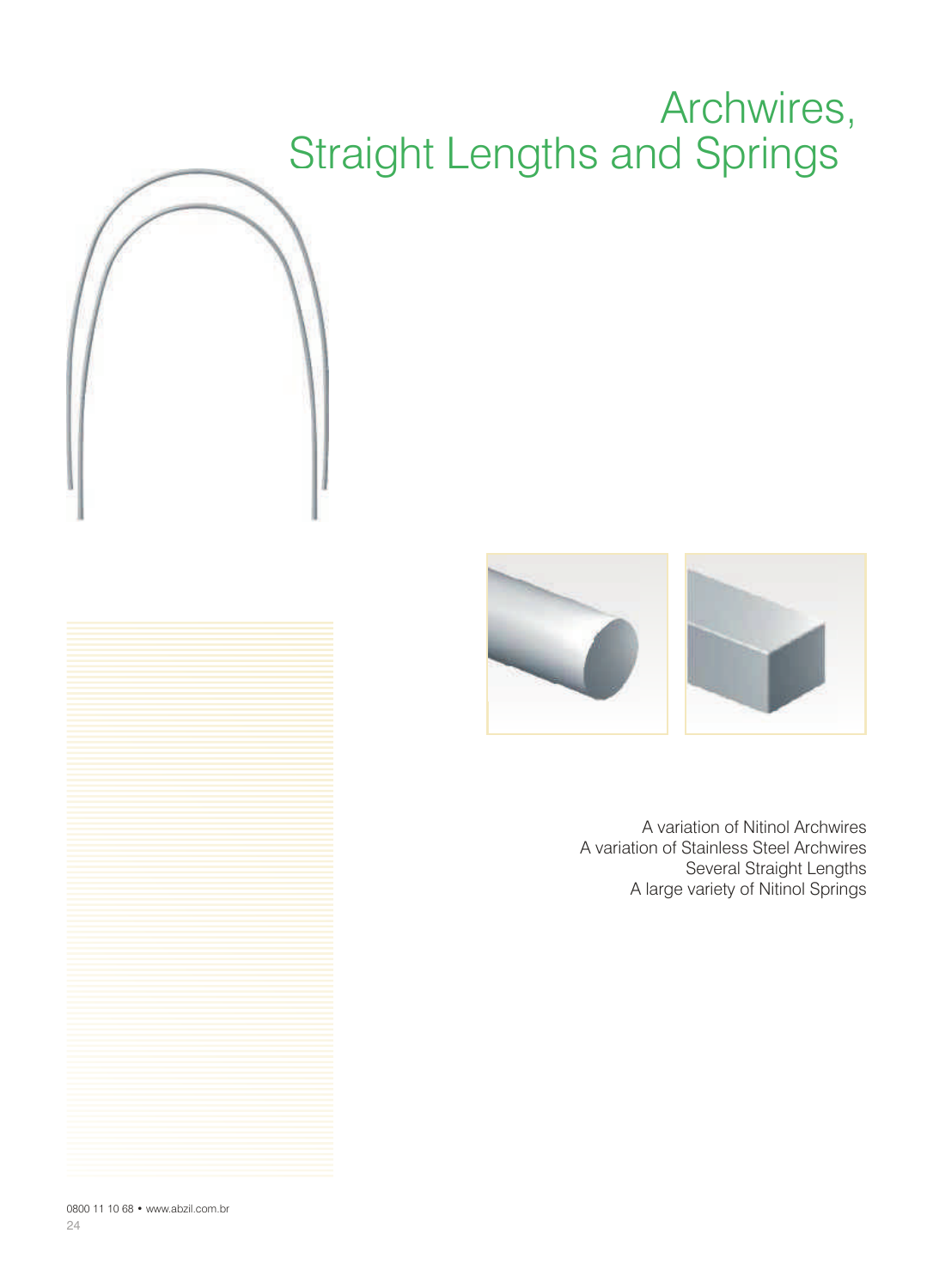#### Heat-Activated

This wire is heat activated by mouth temperature. It delivers light continuous forces, moving teeth with less discomfort to patient.

| Arch form Medium | Round              | Upper   | Lower   |
|------------------|--------------------|---------|---------|
|                  | .014               | 536-214 | 536-314 |
|                  | .016               | 536-216 | 536-316 |
|                  | .018               | 536-218 | 536-318 |
|                  | .020               | 536-220 | 536-320 |
|                  | Rectangular        | Upper   | Lower   |
|                  | $.016 \times .016$ | 536-261 | 536-361 |
|                  | $.016 \times .022$ | 536-262 | 536-362 |
|                  | .017 x .025        | 536-264 | 536-364 |
|                  | .018 x .025        | 536-266 | 536-366 |
|                  | .019 x .025        | 536-267 | 536-367 |
|                  | .021 x .025        | 536-268 | 536-368 |

#### Reverse Curve

This is a malleable and easy to install wire. It is used mainly for the correction of accentuated curve of spee.

| Arch form Medium | Round              | Upper   | Lower   |
|------------------|--------------------|---------|---------|
|                  | .012               | 517-812 | 517-912 |
|                  | .014               | 517-814 | 517-914 |
|                  | .016               | 517-816 | 517-916 |
|                  | .018               | 517-818 | 517-918 |
|                  | .020               | 517-820 | 517-920 |
|                  |                    |         |         |
|                  | Rectangular        | Upper   | Lower   |
|                  | $.016 \times .016$ | 517-860 | 517-960 |
|                  | $.016 \times .022$ | 517-862 | 517-962 |
|                  | $.017 \times .025$ | 517-864 | 517-964 |
|                  | $.018 \times .025$ | 517-865 | 517-965 |
|                  | $.019 \times .025$ | 517-867 | 517-967 |
|                  | $.021 \times .025$ | 517-868 | 517-968 |

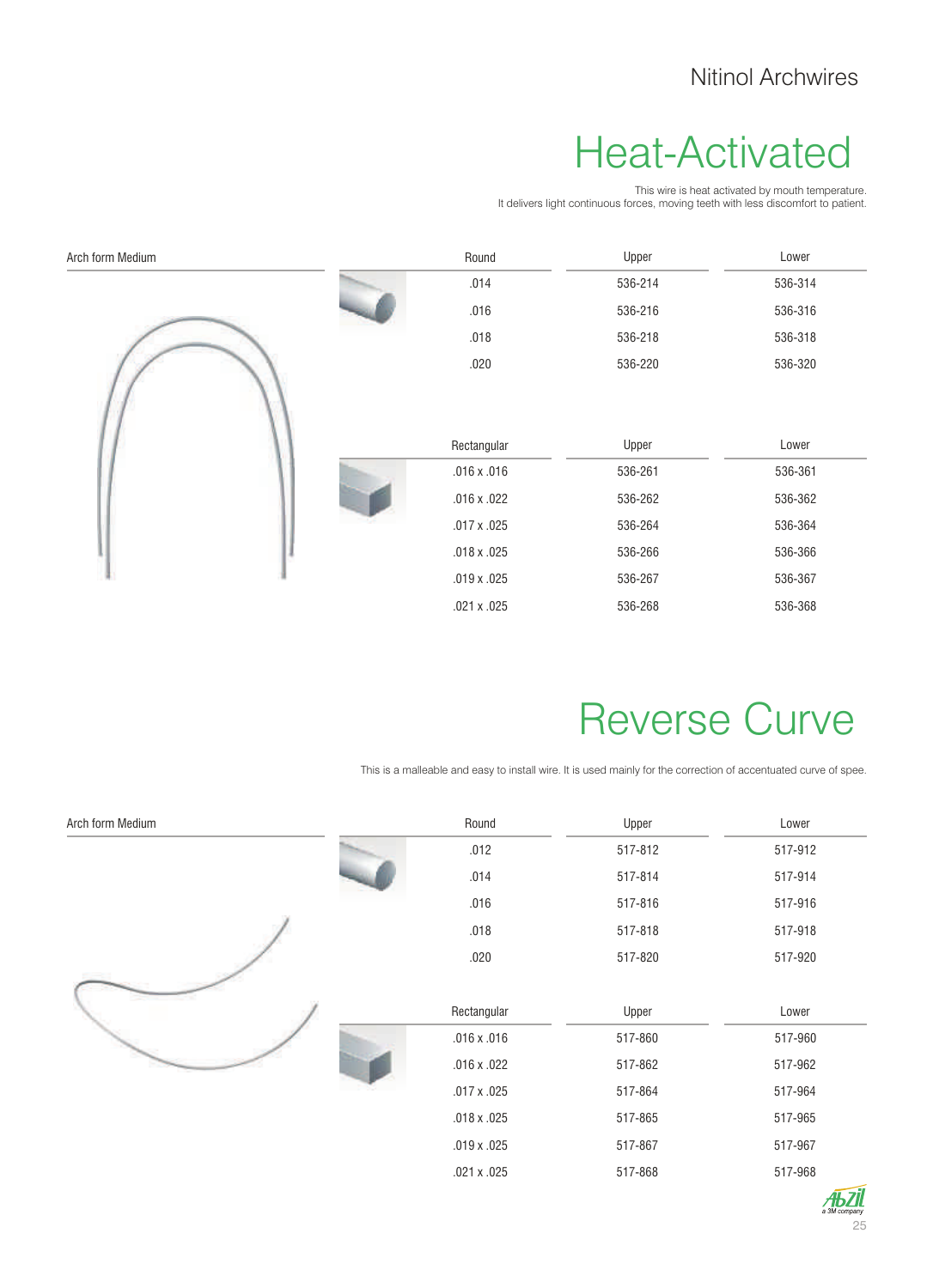#### Nitinol Archwires

## Super-Elastic

It is easy to engage and provides light continuous forces. It can be used after engaging Heat-Activated wires. This wire allows good torque control.

| Arch form Medium | Round              | Upper   | Lower   |
|------------------|--------------------|---------|---------|
|                  | .012               | 510-212 | 510-312 |
|                  | .014               | 510-214 | 510-314 |
|                  | .016               | 510-216 | 510-316 |
|                  | .018               | 510-218 | 510-318 |
|                  | .020               | 510-220 | 510-320 |
|                  |                    |         |         |
|                  | Rectangular        | Upper   | Lower   |
|                  | $.016 \times .016$ | 510-261 | 510-361 |
|                  | $.016 \times .022$ | 510-262 | 510-362 |
|                  | $.017 \times .025$ | 510-264 | 510-364 |
|                  | $.018 \times .025$ | 510-266 | 510-366 |
|                  | $.019 \times .025$ | 510-267 | 510-367 |
|                  | $.021 \times .025$ | 510-268 | 510-368 |

| Arch form Large | Round              | Upper   | Lower   |
|-----------------|--------------------|---------|---------|
|                 | .012               | 517-212 | 517-312 |
|                 | .014               | 517-214 | 517-314 |
|                 | .016               | 517-216 | 517-316 |
|                 | .018               | 517-218 | 517-318 |
|                 | .020               | 517-220 | 517-320 |
|                 | Rectangular        | Upper   | Lower   |
|                 | $.016 \times .016$ | 517-261 | 517-361 |
|                 | $.016 \times .022$ | 517-262 | 517-362 |
|                 | $.017 \times .025$ | 517-264 | 517-364 |
|                 | $.018 \times .025$ | 517-266 | 517-366 |
|                 | $.019 \times .025$ | 517-267 | 517-367 |
|                 | $.021 \times .025$ | 517-268 | 517-368 |

26 0800 11 10 68 • www.abzil.com.br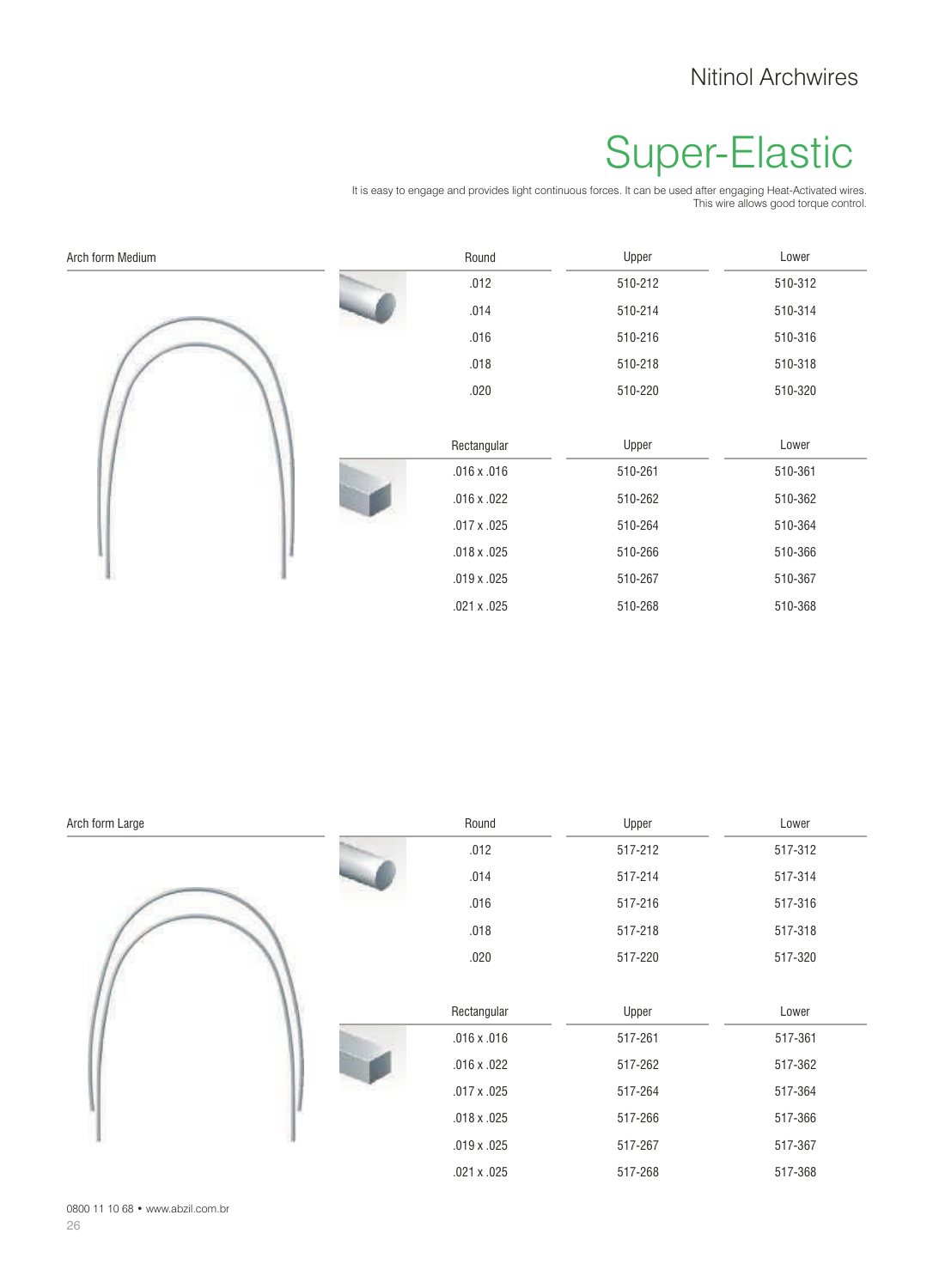#### Archwires

# Stainless Steel

Manufactured with high quality 304-V steel. This special metal provides optimum flexibility, decreasing breakage.

| Arch form Medium |  | Round              | Upper   | Lower   |
|------------------|--|--------------------|---------|---------|
|                  |  | .012               | 522-812 | 522-912 |
|                  |  | .014               | 522-814 | 522-914 |
|                  |  | .016               | 522-816 | 522-916 |
|                  |  | .018               | 522-818 | 522-918 |
|                  |  | .020               | 522-820 | 522-920 |
|                  |  |                    |         |         |
|                  |  | Rectangular        | Upper   | Lower   |
|                  |  | $.016 \times .016$ | 522-861 | 522-961 |
|                  |  | $.016 \times .022$ | 522-862 | 522-962 |
|                  |  | $.017 \times .025$ | 522-864 | 522-964 |
|                  |  | $.018 \times .025$ | 522-866 | 522-966 |
|                  |  | $.019 \times .025$ | 522-867 | 522-967 |
|                  |  | .021 x .025        | 522-868 | 522-968 |

| Arch form Large |  | Round              | Upper   | Lower   |
|-----------------|--|--------------------|---------|---------|
|                 |  | .012               | 522-212 | 522-312 |
|                 |  | .014               | 522-214 | 522-314 |
|                 |  | .016               | 522-216 | 522-316 |
|                 |  | .018               | 522-218 | 522-318 |
|                 |  | .020               | 522-220 | 522-320 |
|                 |  |                    |         |         |
|                 |  | Rectangular        | Upper   | Lower   |
|                 |  | $.016 \times .016$ | 522-261 | 522-361 |
|                 |  | $.016 \times .022$ | 522-262 | 522-362 |
|                 |  | $.017 \times .025$ | 522-264 | 522-364 |
|                 |  | $.018 \times .025$ | 522-266 | 522-366 |
|                 |  | $.019 \times .025$ | 522-267 | 522-367 |
|                 |  | .021 x .025        | 522-268 | 522-368 |

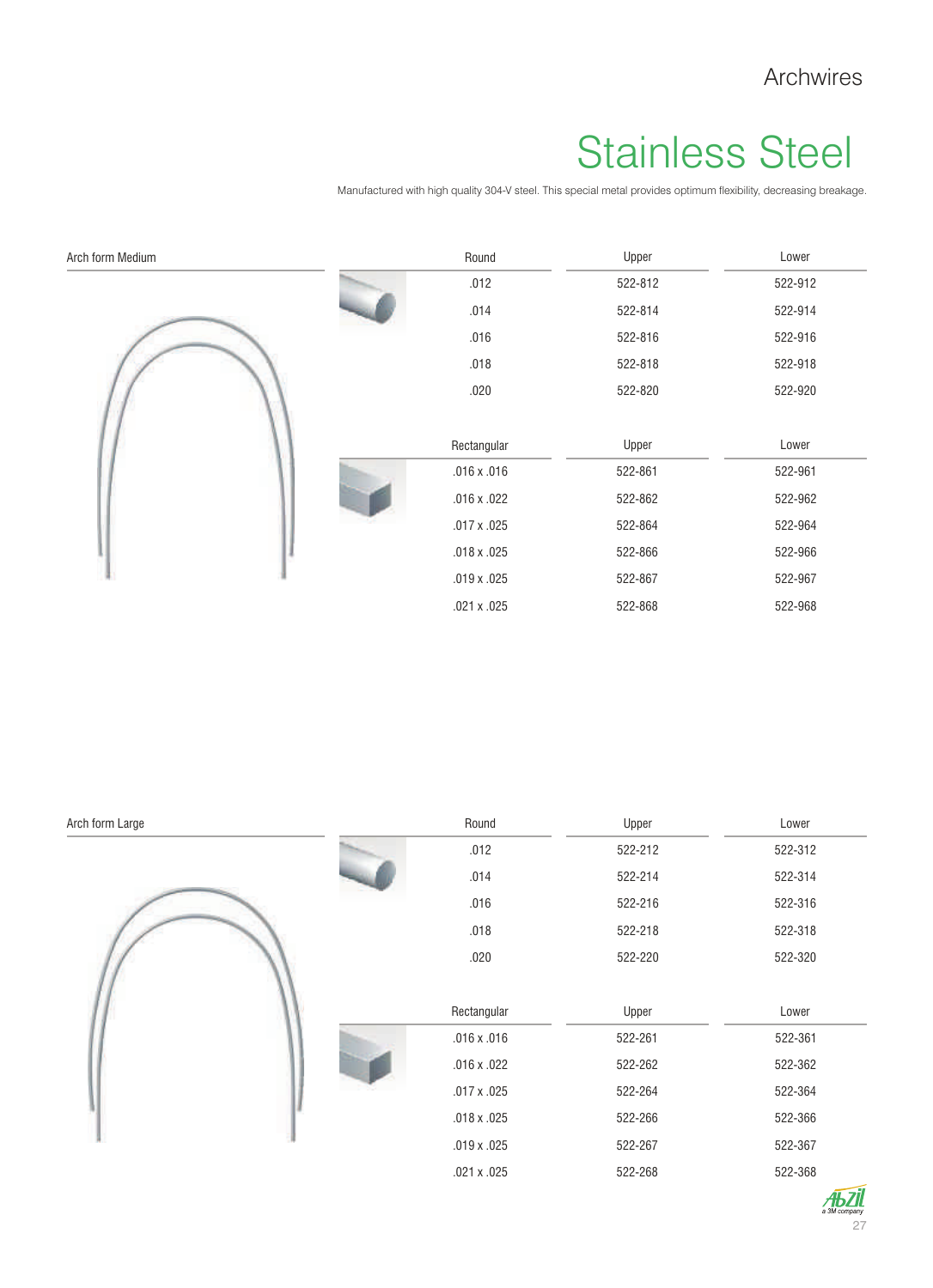#### Straight Lengths

Manufactured with high quality 304-V steel. This special metal provides optimum flexibility, decreasing breakage.

| 20 per tube | 14" - Round | Code    |
|-------------|-------------|---------|
|             | .012        | 502-112 |
|             | .014        | 502-114 |
|             | .016        | 502-116 |
|             | .018        | 502-118 |
|             | .020        | 502-120 |

| 10 per tube | 14"- Rectangular   | Code    |
|-------------|--------------------|---------|
|             | $.016 \times .016$ | 502-161 |
|             | $.016 \times .022$ | 502-162 |
|             | $.017 \times .025$ | 502-164 |
|             | $.018 \times .025$ | 502-166 |
|             | $.019 \times .025$ | 502-167 |
|             | $.021 \times .025$ | 502-168 |

Elgiloy - Blue Temper Appropriate for tempering when working on the wire.

| 10 per tube | Rectangular        | Code    |
|-------------|--------------------|---------|
|             | $.016 \times .016$ | 520-161 |
|             | $.016 \times .022$ | 520-162 |
|             |                    |         |
|             |                    |         |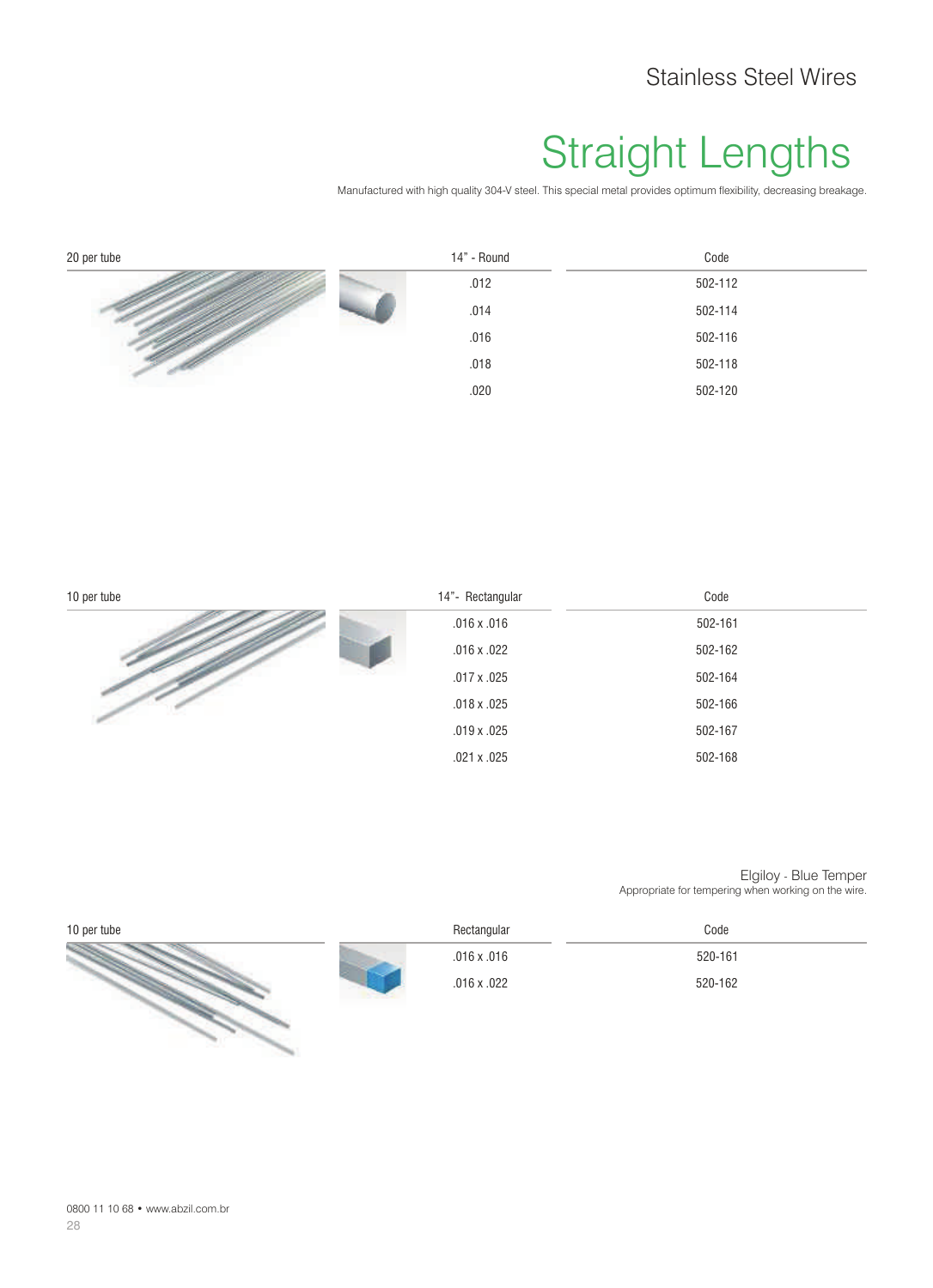#### Springs

## **Nitinol**

| Open Coil Spring | Force   | Diameter | Length | Package    | Code    |
|------------------|---------|----------|--------|------------|---------|
| <b>GSIGLOV</b>   | Average | 010x030  | 17 cm  | 3 per tube | 410-142 |

| Distalizing Spring - Open and Closed | Force   | Diameter | Length          | Package    | Code    |
|--------------------------------------|---------|----------|-----------------|------------|---------|
|                                      | Average | 010x030  | $17 \text{ cm}$ | 3 per tube | 410-100 |

| Coil Spring | Force    | Diameter | Length           | Package    | Code    |
|-------------|----------|----------|------------------|------------|---------|
|             | Variable | 010x030  | $9 \, \text{mm}$ | 10 per box | 410-108 |
|             | Variable | 010x030  | $12 \text{ mm}$  | 10 per box | 410-109 |

PRAC

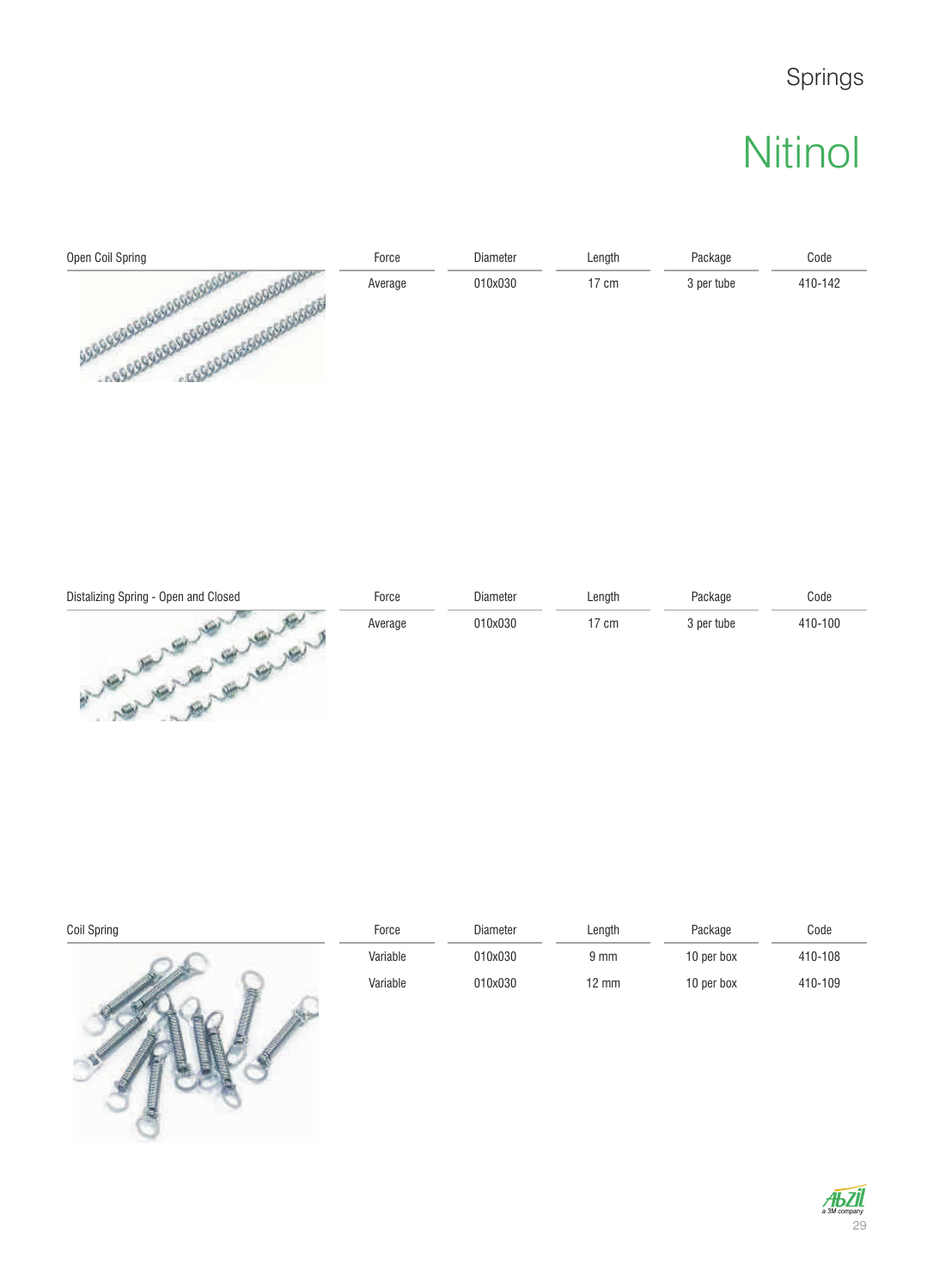#### **Elastics**









'O' Ligatures Separator Modules Elastomeric Ligatures Elastomeric Chains Intraoral Elastics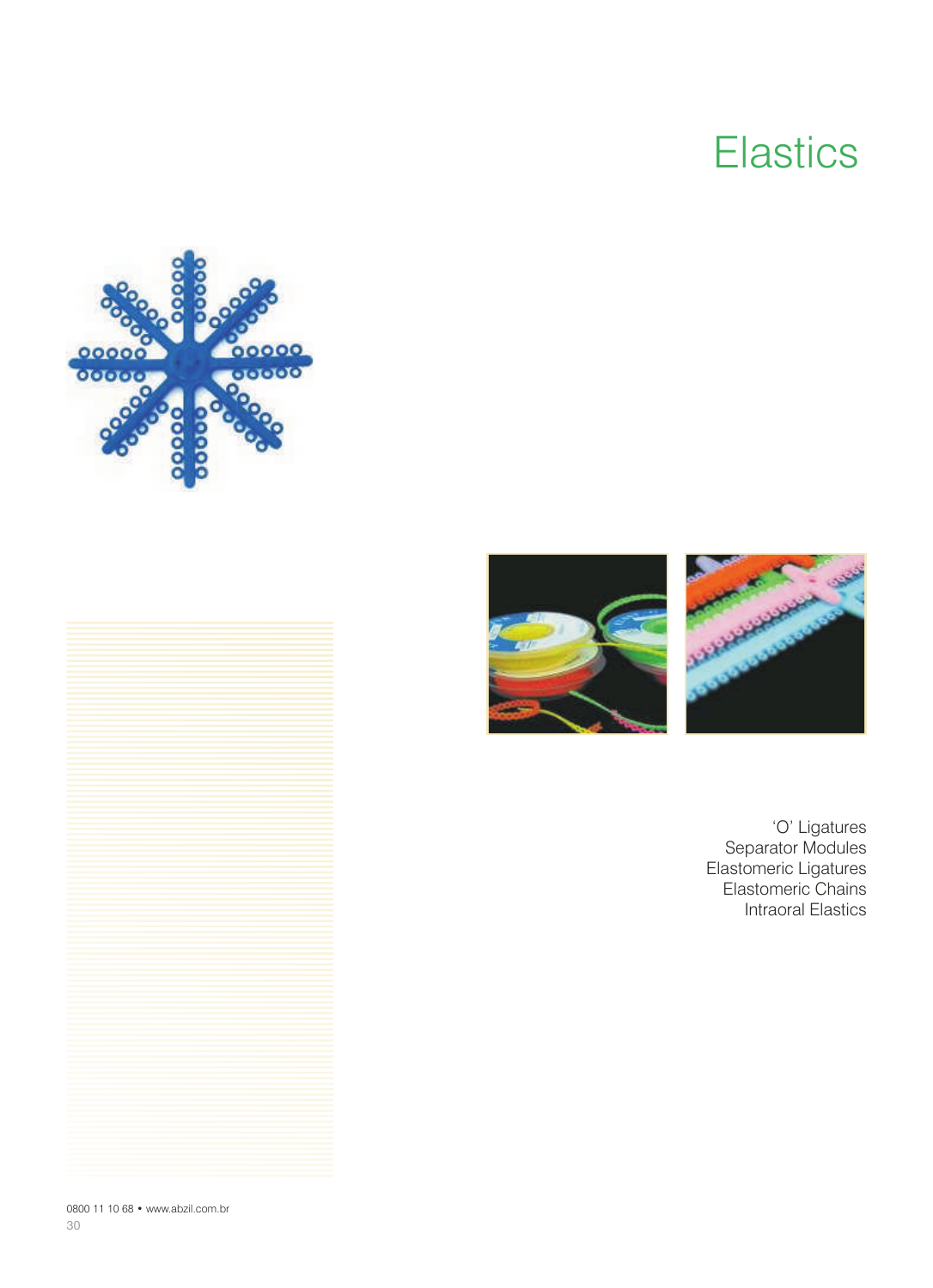# 'O' Ligature



#### Separator Modules



960 separators per pack \*Colors depicted are similar to the actual product.

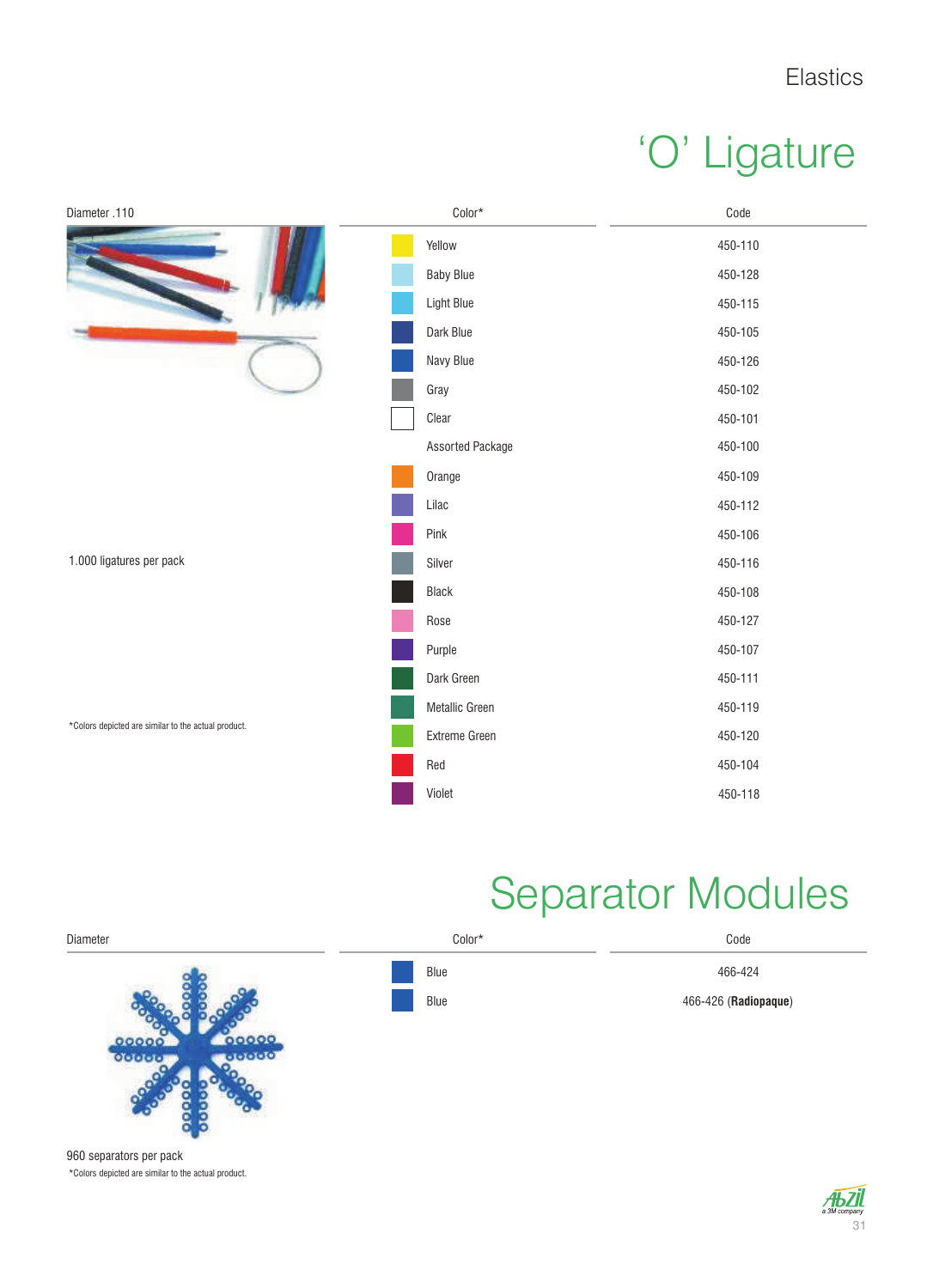# Elastomeric Ligatures

Elastomeric ligatures are available with two options: patient stick and universal stick. Both have a .115 diameter and each package contains, approximately, 1000 elastomeric ligatures.

| $Color*$            | <b>Patient Stick</b><br>• 24 elastomeric ligatures<br>• 42 sticks per pack<br>• 1008 elastomeric ligatures<br>per pack | <b>Universal Stick</b><br>• 12 sticks per pack<br>• 1008 elastomeric chains<br>per pack |
|---------------------|------------------------------------------------------------------------------------------------------------------------|-----------------------------------------------------------------------------------------|
| Yellow              | 466-610                                                                                                                | 466-710                                                                                 |
| <b>Baby Blue</b>    | 466-628                                                                                                                | 466-728                                                                                 |
| Light Blue          | 466-615                                                                                                                | 466-715                                                                                 |
| Dark Blue           | 466-605                                                                                                                | 466-705                                                                                 |
| Dark Blue Metallic  | 466-614                                                                                                                | 466-714                                                                                 |
| Mediterranean Blue  | 466-629                                                                                                                | 466-729                                                                                 |
| Navy Blue           | 466-626                                                                                                                | 466-726                                                                                 |
| White               | 466-603                                                                                                                | 466-703                                                                                 |
| Gray                | 466-602                                                                                                                | 466-702                                                                                 |
| Clear               | 466-601                                                                                                                | 466-701                                                                                 |
| Assorted Package    | 466-600                                                                                                                | 466-700                                                                                 |
| Orange              | 466-609                                                                                                                | 466-709                                                                                 |
| Lilac               | 466-612                                                                                                                | 466-712                                                                                 |
| Pink                | 466-606                                                                                                                | 466-706                                                                                 |
| Silver              | 466-616                                                                                                                | 466-716                                                                                 |
| Black               | 466-608                                                                                                                | 466-708                                                                                 |
| Rose                | 466-627                                                                                                                | 466-727                                                                                 |
| <b>Baby Rose</b>    | 466-624                                                                                                                | 466-724                                                                                 |
| Fuschia             | 466-625                                                                                                                | 466-725                                                                                 |
| Purple              | 466-607                                                                                                                | 466-707                                                                                 |
| Green               | 466-621                                                                                                                | 466-721                                                                                 |
| Light Green         | 466-622                                                                                                                | 466-722                                                                                 |
| Metallic Green      | 466-619                                                                                                                | 466-719                                                                                 |
| Dark Green          | 466-611                                                                                                                | 466-711                                                                                 |
| Extreme Green       | 466-620                                                                                                                | 466-720                                                                                 |
| Red                 | 466-604                                                                                                                | 466-704                                                                                 |
| <b>Red Metallic</b> | 466-623                                                                                                                | 466-723                                                                                 |
| Violet              | 466-618                                                                                                                | 466-718                                                                                 |

\*Colors depicted are similar to the actual product.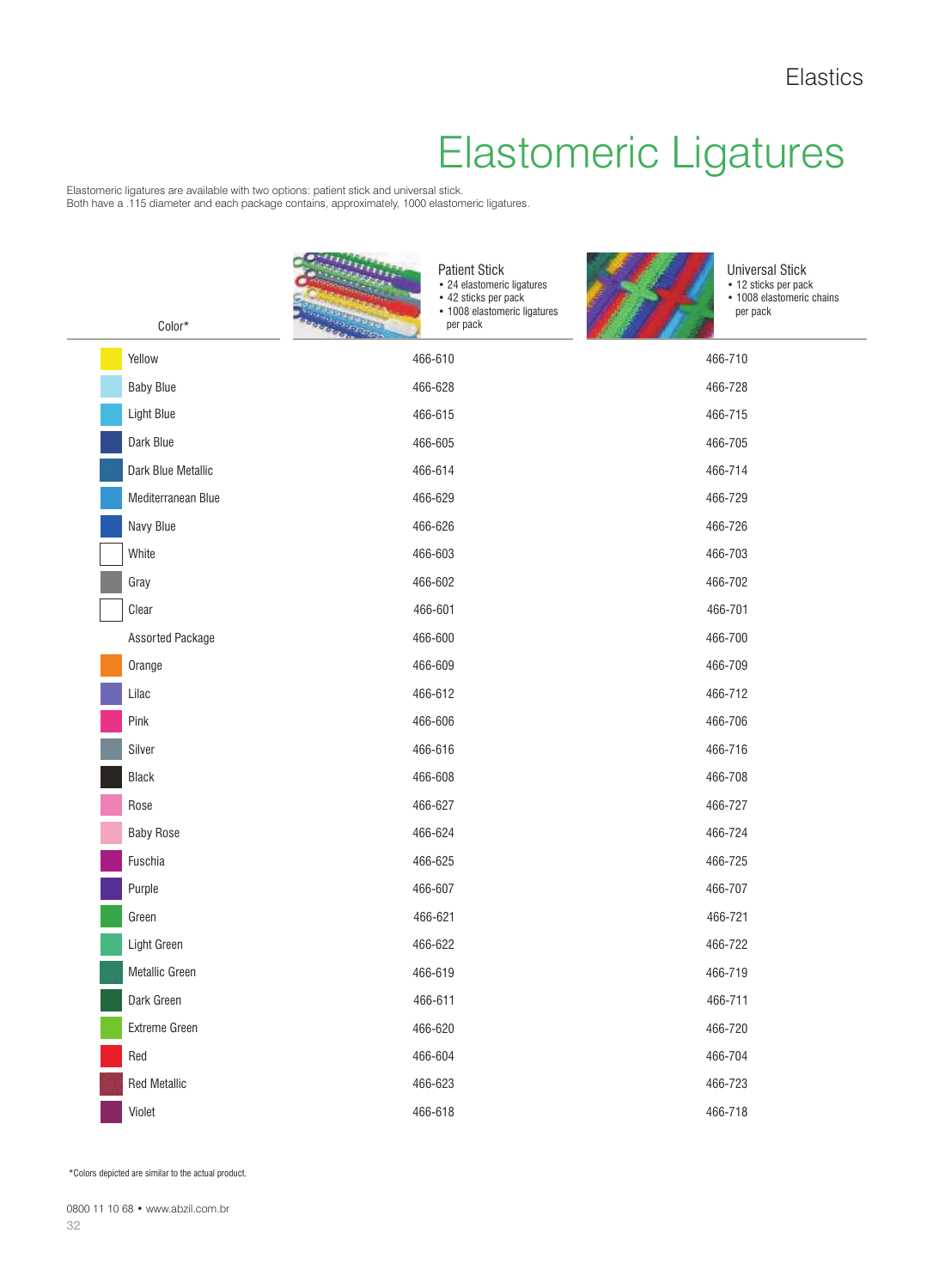#### Elastomeric Chains

Elastomeric chains are available in 10 different colors and with three different sizes: small, medium and large. They can be placed in our alastic dispenser.

| 4.6 meters per bobbin | Color*               | Small   | 000000<br>Medium | ⊶⊶⊶<br>Large |
|-----------------------|----------------------|---------|------------------|--------------|
|                       | Yellow               | 467-710 | 467-810          | 467-910      |
|                       | Light Blue           | 467-715 | 467-815          | 467-915      |
|                       | Dark Blue Metallic   | 467-714 | 467-814          | 467-914      |
|                       | Dark Blue            | 467-705 | 467-805          | 467-905      |
|                       | Navy Blue            | 467-726 | 467-826          | 467-926      |
|                       | White                | 467-703 | 467-803          | 467-903      |
|                       | Gray                 | 467-702 | 467-802          | 467-902      |
|                       | Clear                | 467-701 | 467-801          | 467-901      |
|                       | Golden               | 467-717 | 467-817          | 467-917      |
|                       | Orange               | 467-709 | 467-809          | 467-909      |
|                       | Lilac                | 467-712 | 467-812          | 467-912      |
|                       | Pink                 | 467-706 | 467-806          | 467-906      |
|                       | Silver               | 467-716 | 467-816          | 467-916      |
|                       | Black                | 467-708 | 467-808          | 467-908      |
|                       | Rose                 | 467-725 | 467-825          | 467-925      |
|                       | Purple               | 467-707 | 467-807          | 467-907      |
|                       | Green                | 467-721 | 467-821          | 467-921      |
|                       | Light Green          | 467-722 | 467-822          | 467-922      |
|                       | Dark Green           | 467-711 | 467-811          | 467-911      |
|                       | Metallic Green       | 467-719 | 467-819          | 467-919      |
|                       | <b>Emerald Green</b> | 467-723 | 467-823          | 467-923      |
|                       | Extreme Green        | 467-720 | 467-820          | 467-920      |
|                       | Red                  | 467-704 | 467-804          | 467-904      |
|                       | Violet               | 467-718 | 467-818          | 467-918      |

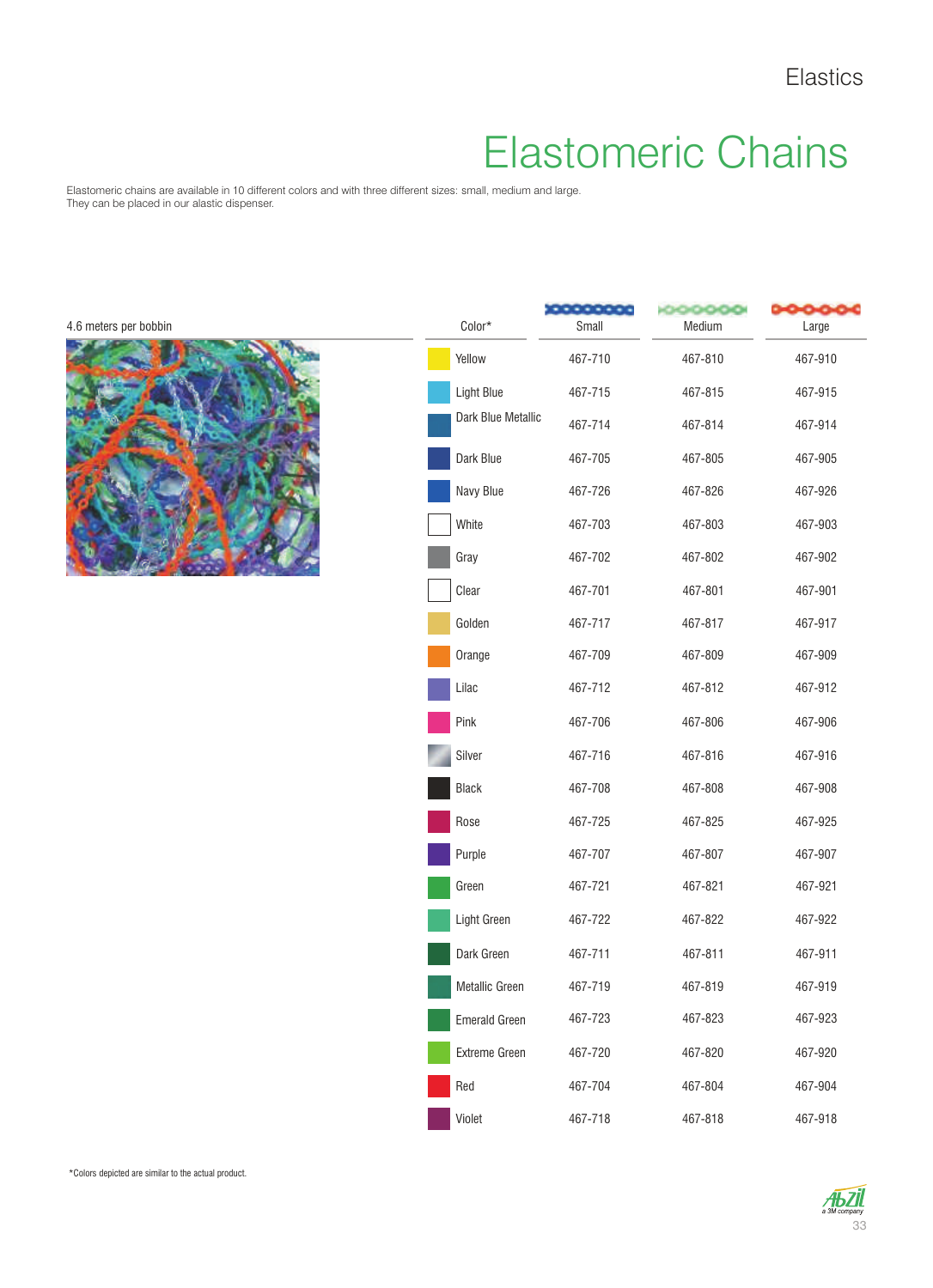Elastics

#### Intraoral

They provide stable and continuous force.



| Diameter | LIGHT<br>Force<br>$2.5oz = 71g$ | MEDIUM<br>Force<br>$4.5oz = 127g$ | <b>HEAVY</b><br>Force<br>$6.5oz = 184g$ | Package       |
|----------|---------------------------------|-----------------------------------|-----------------------------------------|---------------|
| 1/8      | 464-100                         | 464-102                           | 464-104                                 | 1000 per pack |
| 3/16     | 464-200                         | 464-202                           | 464-204                                 | 1000 per pack |
| 1/4      | 464-300                         | 464-302                           | 464-304                                 | 1000 per pack |
| $5/16$   | 464-400                         | 464-402                           | 464-404                                 | 1000 per pack |
| $3/8$    | 464-500                         | 464-502                           | 464-504                                 | 1000 per pack |
| 1/2      | 463-200                         | 463-202                           | 463-204                                 | 100 per pack  |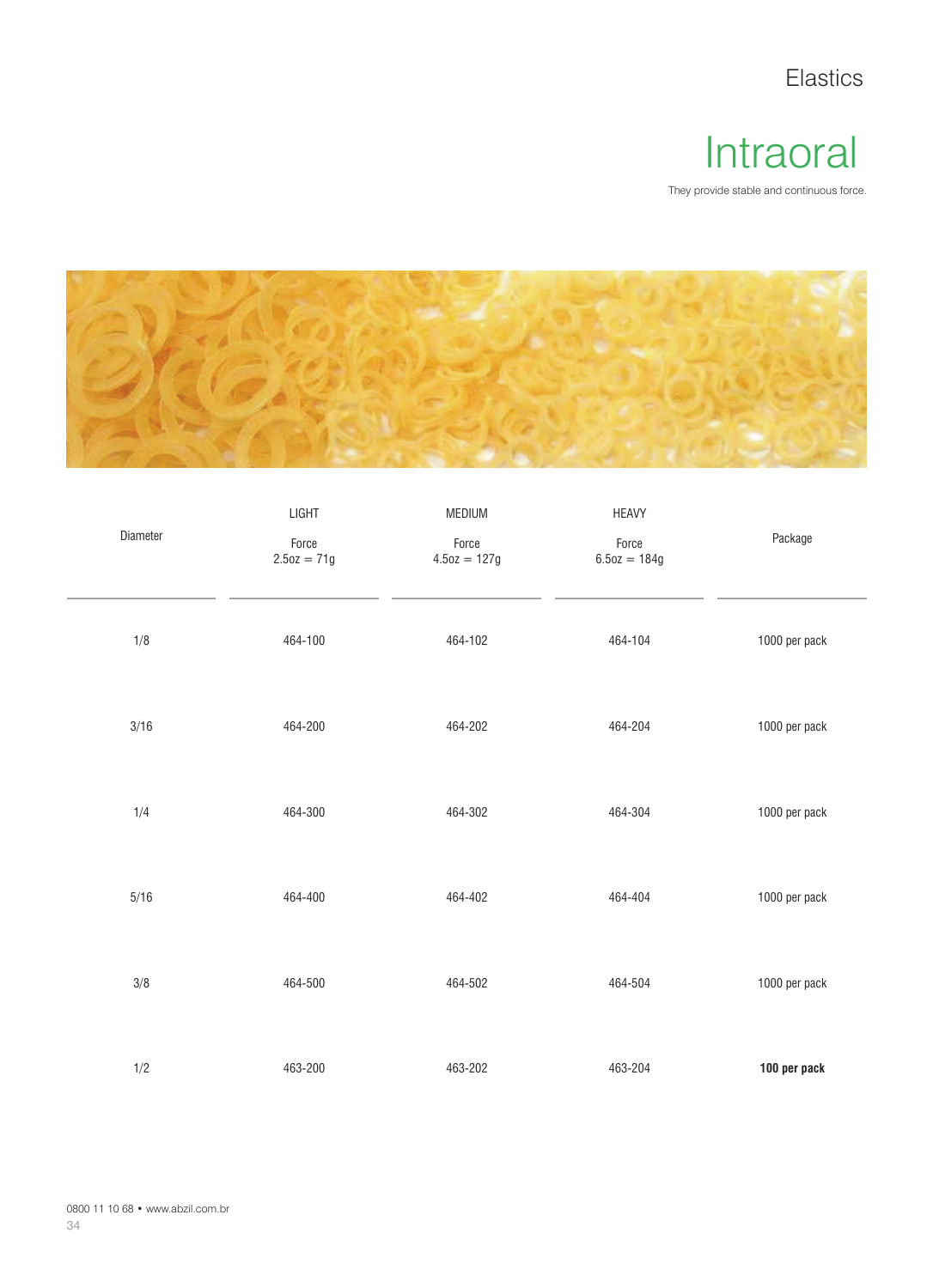## **Attachments**





Palatal Bar Sheaths Spur Lingual Button Ram Cleats Hooks

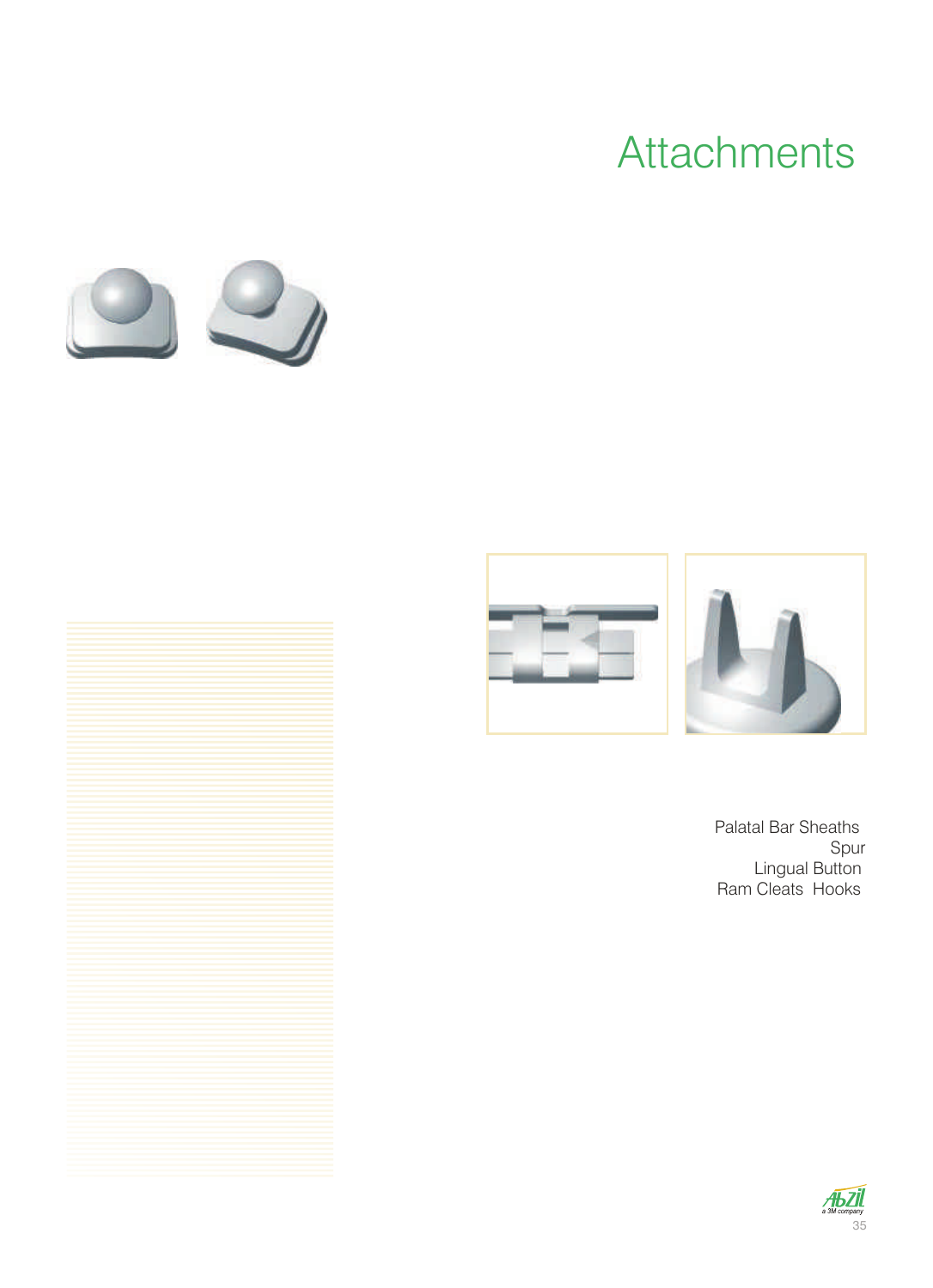#### Palatal Bar Sheaths

| Width                    | Code    |
|--------------------------|---------|
| $.036 - U/R, L/L$        | 425-002 |
|                          |         |
| $.036 - U/L, L/R$        | 425-003 |
| .036 - U/R, U/L, L/L, LR | 425-011 |
| $.036 - U/R, L/L$        | 425-013 |
| $.036 - U/L, L/R$        | 425-014 |
|                          |         |
|                          |         |

10 per pack

Spur

425-810 Package Code



Nogueira® Bondable Spur. A new proposal when treating atypical deglutition. Dr. Francisco Ferreira Nogueira